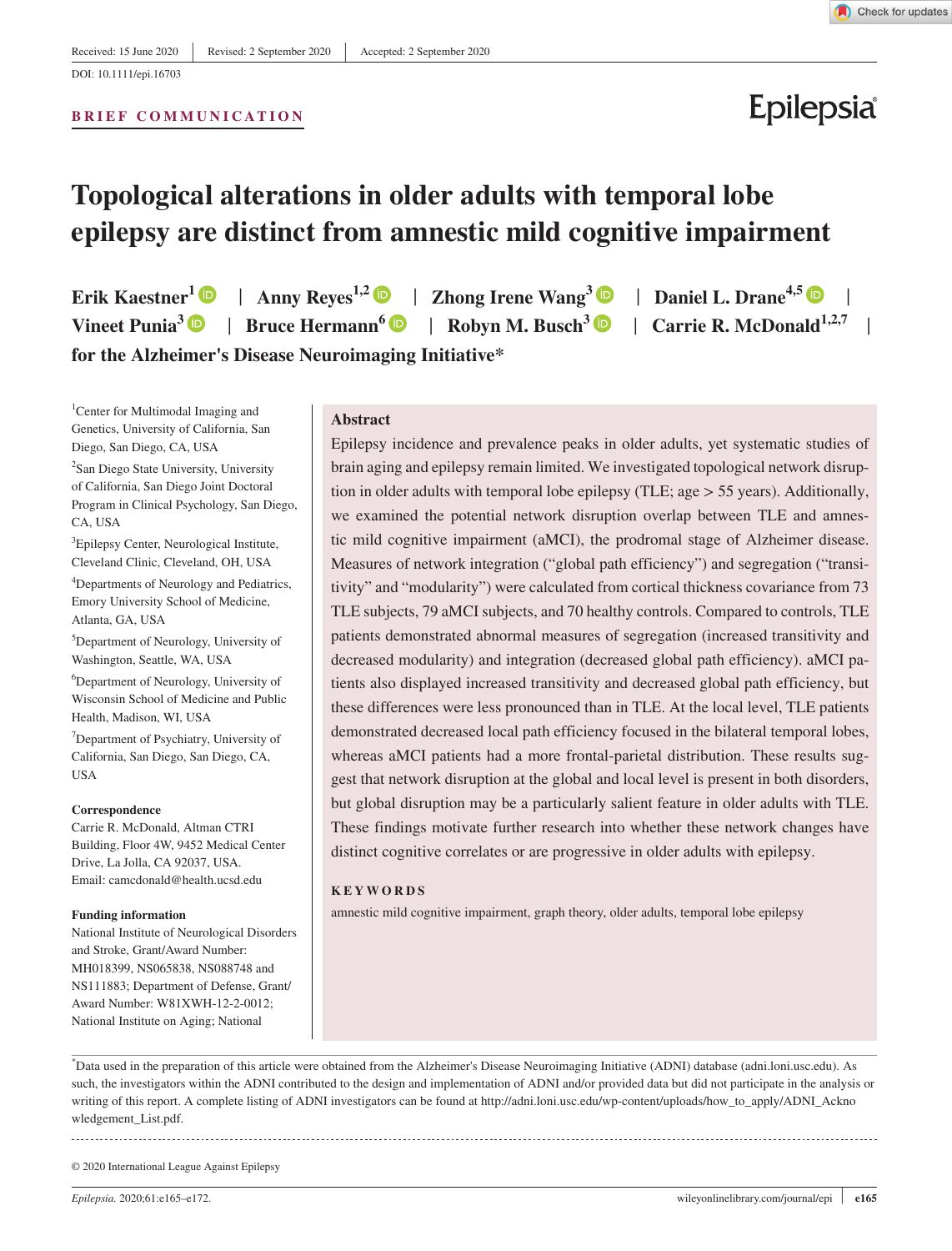# **e166 <sup>|</sup>**

Institute of Biomedical Imaging and Bioengineering; AbbVie; Alzheimer's Association; Alzheimer's Drug Discovery Foundation; Araclon Biotech; BioClinica; Biogen; Bristol-Myers Squibb Company; CereSpir; Cogstate; Eisai; Elan; Pharmaceuticals; Eli Lilly and Company; EuroImmun; F. Hoffmann-La Roche and its affiliated company Genentech; Fujirebio; GE Healthcare; IXICO; Janssen Alzheimer Immunotherapy Research & Development; Johnson & Johnson Pharmaceutical Research & Development; Lumosity; Lundbeck; Merck & Co.; Meso Scale Diagnostics; NeuroRx Research; Neurotrack Technologies; Novartis; Pharmaceuticals; Corporation; Pfizer; Piramal Imaging; Servier; Takeda Pharmaceutical Company; Transition Therapeutics; The Canadian Institutes of ; Health Research; National Institutes of Health; Northern California Institute for Research and Education

# healthy controls (HC) to determine whether these two patient cohorts show similar patterns of structural network disruption.

# **2** | **MATERIALS AND METHODS**

## **2.1** | **Participants**

Institutional review boards (IRBs) at University of California, San Diego (UCSD), Emory University, Cleveland Clinic, and University of Wisconsin-Madison (UWM) approved this study. Written informed consent was obtained from all TLE patients at UCSD, Emory, and UWM; at Cleveland Clinic, data were collected as part of an IRB-approved data registry. Seventy-three older adults with TLE met inclusion criteria. Patients were diagnosed with TLE by an epileptologist in accordance with the criteria defined by the International League Against Epilepsy.<sup>14</sup> All TLE patients were drugresistant, and all patients were older than 55 years at the time of the preoperative magnetic resonance imaging (MRI). Seventy-two percent  $(n = 53)$  of the patients subsequently underwent epilepsy surgery. Seventy-nine patients with aMCI and 70 older healthy controls were selected from the Alzheimer's Disease Neuroimaging Initiative (ADNI) database. Full details of ADNI, including inclusion criteria, can be found at adni.loni.usc.edu. Patient demographics are presented in Figure 1A, and TLE patient clinical characteristics are presented in Figure 1B. Measures of episodic memory included Logical Memory Immediate (LM1) and Logical

# **1** | **INTRODUCTION**

Older adults represent the most rapidly growing segment of patients with epilepsy, with an incidence that peaks after 65 years and a prevalence of 5-6 per 100 individuals.<sup>1</sup> This older cohort presents with increased risk for cognitive impairment,<sup>2</sup> pathological brain aging,<sup>3</sup> and development of progressive neurodegenerative disorders such as Alzheimer disease  $(AD)$ .<sup>4</sup> In particular, the similarity in clinical presentation between AD's prodromal stage, amnestic mild cognitive impairment (aMCI), and temporal lobe epilepsy (TLE) has drawn interest.<sup>5–7</sup> Combined with evidence of shared histopathology,<sup>6</sup> these similarities have led to theories of a bidirectional relationship between AD and TLE.<sup>5</sup>

Progressive atrophy, especially within the medial temporal lobe (MTL), has been reported in older adults with  $TLE<sup>3</sup>$ Complementing regional analyses, TLE is characterized as a network disorder.<sup>8</sup> The subset of patients who display disrupted MTL network organization are associated with poor seizure outcomes following surgery $9$  and worse cognitive dysfunction.10 aMCI/AD is also associated with MTL atrophy<sup>6</sup> and network disruption, the latter of which has been associated with progressive cortical atrophy and cognitive decline.<sup>11–13</sup> Despite similarities in MTL regional atrophy, whether the network alterations observed in TLE and aMCI are similar has not been explored.

In this study, we compared both regional atrophy and gray matter topological network alterations of older patients (55-80 years old) with TLE and aMCI to older

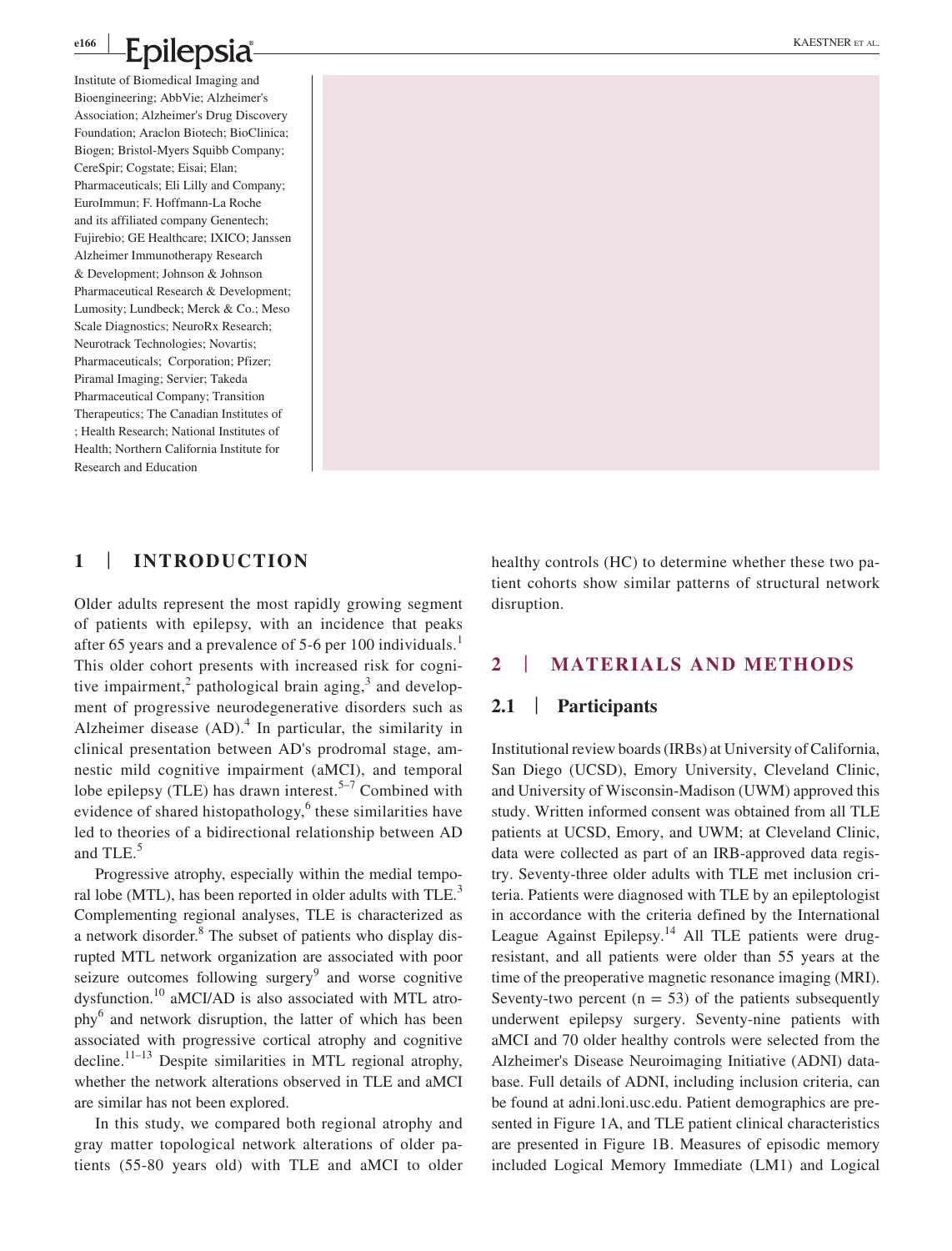

**FIGURE 1** Neuroanatomical measures of topological networks derived from cortical thickness covariance. A, Patient and control demographics. Numbers represent means or counts, with parentheses displaying standard deviation. aMCI, amnestic mild cognitive impairment; F, female; HC, healthy controls; LM1, Logical Memory Immediate from WMS-III; LM2, Logical Memory Delayed from WMS-III; M, male; TLE, temporal lobe epilepsy; WMS-III, Wechsler Memory Scale-Third Edition. B, TLE clinical and demographic characteristics. Numbers represent means or counts, with parentheses displaying standard deviation. ASM, antiseizure medication; L, left; MTS, mesial temporal sclerosis; N, no; R, right; Y, yes. C, An illustration on an average brain of the regions of interest from the modified Desikan atlas. D, Average brain displaying the region-region correlations used in this study. On the right is a sample graded connectivity matrix representing correlation values for the TLE group. At each density, correlation thresholds are used to binarize this matrix (eg, a density of 0.10 means that the top 10% of correlations are "connected")

Memory Delayed (LM2) from the Wechsler Memory Scale-Third Edition.

## **2.2** | **MRI data acquisition and processing**

All T1-weighted MRI data for the TLE patients were obtained preoperatively using a specialized epilepsy imaging sequence at one of the four epilepsy centers. Data from aMCI subjects and HC were obtained from the ADNI database. All image processing and analyses occurred at the Center for Multimodal Imaging and Genetics Laboratory at UCSD using the exact same imaging analysis pipeline. In total, scanner strengths in each group were TLE (22/51 1.5T/3T), aMCI (42/37), and HC (25/45). Scanner strength was included as a covariate in analyses (see Section 2.5).

## **2.3** | **Cortical surface reconstruction**

FreeSurfer v5.3 software was used to obtain cortical thickness estimates.15 For surface-based analyses, group maps were created by resampling individual surfaces into a common spherical coordinate system that aligned cortical folding patterns across participants and were smoothed with a 16-mm Gaussian kernel. For network regions of interest (ROIs), a modified Desikan-Killiany atlas was used in which long gyri were split into thirds to increase anatomical precision (Figure 1C). Visual inspection was performed on all images to identify topological defects, which were subsequently corrected with manual editing using established software guidelines ([http://surfer.nmr.mgh.harva](http://surfer.nmr.mgh.harvard.edu) [rd.edu\)](http://surfer.nmr.mgh.harvard.edu).

## **2.4** | **Network analysis**

A  $98 \times 98$  symmetrically weighted matrix of whole-brain cortical thickness covariance was constructed for each group (Figure 1D). Because age differed between groups (see Section 3.1), prior to the correlation analysis, a linear regression was performed at every ROI to remove the effects of age. Residuals of this regression were then substituted for the raw cortical thickness values.16 Each value represents Pearson correlation strength between two ROIs within each group (TLE, aMCI, HC). Graph theoretical analyses were applied to the structural covariance matrix. We analyzed four graph theory–based measures that are sensitive to network changes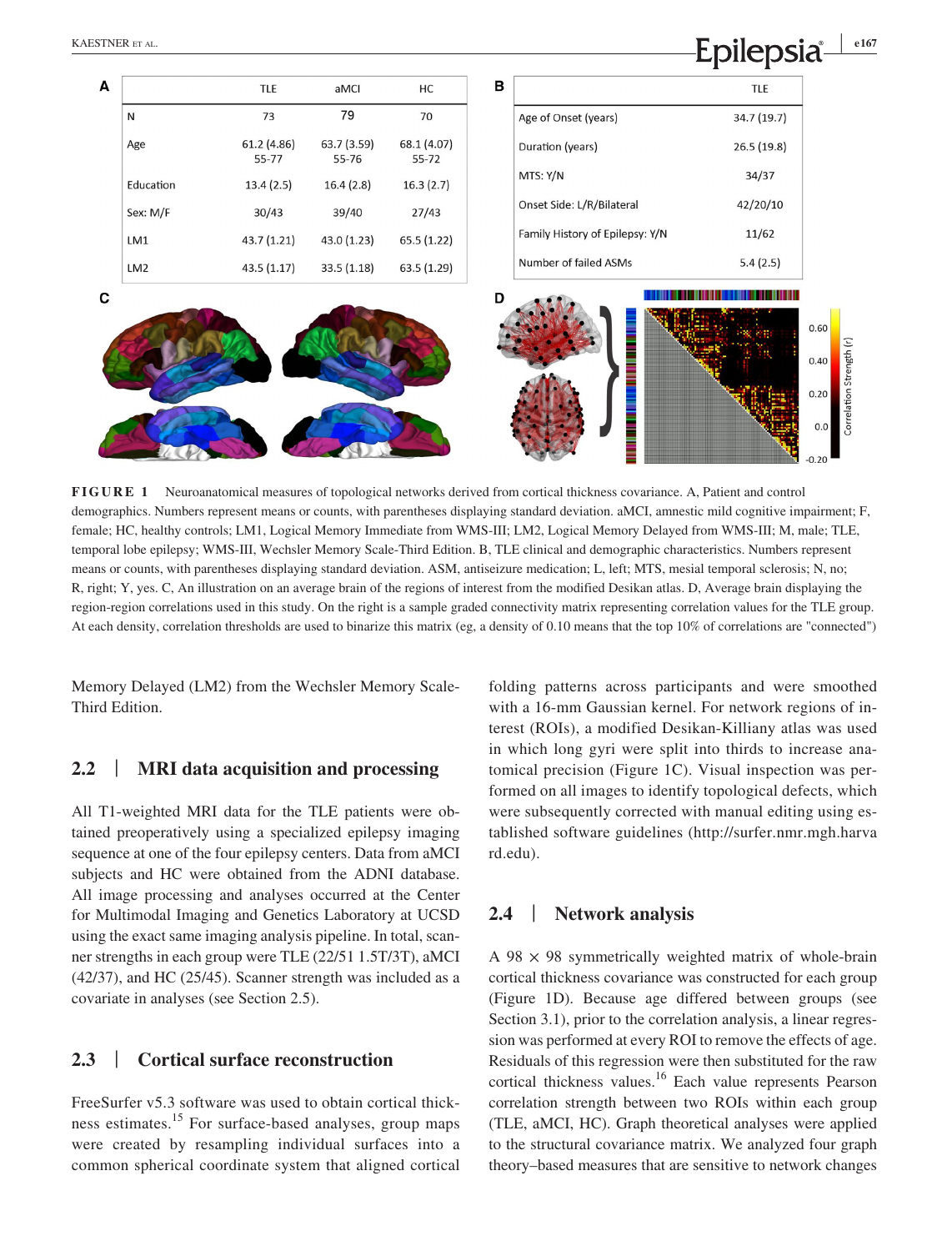## **e168 <sup>|</sup>** KAESTNER et al.

**TABLE 1** Network measures description and results

|                           | Short description <sup>17</sup>                                                                                                                                                                                                                                             | <b>TLE</b> significant<br>differences from HC<br>(density ranges) | aMCI significant<br>differences from HC<br>(density ranges) |
|---------------------------|-----------------------------------------------------------------------------------------------------------------------------------------------------------------------------------------------------------------------------------------------------------------------------|-------------------------------------------------------------------|-------------------------------------------------------------|
| Global path<br>efficiency | Measure of global network integration. Integration reflects the<br>brain's ability to rapidly combine specialized information from<br>distributed brain regions. Decreased global efficiency reflects a<br>decreased potential for information integration.                 | TLE < HC $(0.10-0.30 \&$<br>0.50)                                 | $aMCI < HC (0.25-0.50)$                                     |
| Local path<br>efficiency  | Measure of local network integration for each ROI, interpreted as<br>representing regional topological changes.                                                                                                                                                             | $TLE < HC$ , clustered in<br>temporal regions                     | $aMCI < HC$ , clustered in<br>frontal-parietal regions      |
| Transitivity              | Measure of network segregation. Segregation reflects the brain's<br>ability for specialized processing to occur within interconnected<br>groups of brain regions. Greater transitivity indicates a tendency<br>for ROIs to be highly integrated within their local cluster. | $TLE > HC (0.10-0.50)$                                            | $aMCI > HC(0.30-0.50)$                                      |
| Modularity                | Degree to which a network may be subdivided into clearly<br>delineated and nonoverlapping groups. Decreased modularity<br>reflects a network less organized into cohesive subdivisions.                                                                                     | TLE $<$ HC (0.10-0.35 &<br>$0.45 - 0.50$                          | No significant differences                                  |

in TLE<sup>8</sup> (Table 1): "global path efficiency," "local path efficiency," "transitivity," and "modularity."17 Group differences in each measure were tested using the Brain Connectivity Toolbox<sup>17</sup> for network densities,  $0.1 \leq$  threshold  $\leq$  0.5, with a threshold increment of 0.05. Densities refer to correlation thresholds to determine connectivity (eg, a density of 0.10 means that the top 10% of correlations are "connected"). Global path efficiency is a measure of global network integration and is defined as the average inverse shortest path length. Local path efficiency is calculated using the global efficiency from the adjacent subgraph of the ROI. Transitivity is a measure of network segregation, such that greater transitivity indicates a tendency for ROIs to be highly integrated within their local cluster. Transitivity is similar to clustering coefficient, but is normalized collectively for all ROIs so that the total number of ROIs does not influence measurement. Modularity describes the degree to which a network may be divided into nonoverlapping groups with a high number of within-module connections and a low number of betweenmodule connections.

# **2.5** | **Statistical analysis**

For demographic variables, analysis of variance and Fisher exact tests were used. Surface maps were compared between each patient group and HC using vertexwise analysis of covariance (ANCOVA) that included the covariates age, sex, education, and field strength (see Section 3.1). Statistical correction was applied using cluster-based thresholding<sup>18</sup> (cluster-corrected  $P < .05$ ). For the graph theoretic measures, a subsampling methodology<sup>10</sup> was used to estimate a spread of values for the HC group by using nonparametric permutation tests with 1000 permutations for each measure at each network density level. At each density, patient group values outside of the 0.0005 and 0.9995 percentile range (corresponding to a P value of .001) were considered significantly different from HCs. This conservative approach was selected to protect against type 1 errors.

# **3** | **RESULTS**

### **3.1** | **Group demographics**

Groups differed in age ( $F_{2, 219} = 50.3, P < .001$ ) and education ( $F_{2, 219} = 27.7, P < .001$ ) but not sex (Fisher exact  $= 1.95$ ,  $P = .38$ ). Follow-up tests for age demonstrated HC (68.1 years) were older relative to TLE (61.2 years;  $P < .001$ ) and aMCI (63.7 years;  $P < .001$ ) patients. Follow-up tests for education demonstrated HC (16.3 years) had more education relative to TLE (13.4 years;  $P < .001$ ), but not aMCI (16.4 years;  $P > .05$ ) patients. For memory, significant ANCOVAs were observed across both cognitive measures (LM1:  $F_{2, 209} = 63.85, P < .001$ ; LM2:  $F_{2, 209} = 63.85, P < .001$ ;  $_{209}$  = 117.95, *P* < .001). Follow-up analyses revealed that patients with either TLE or aMCI showed significantly worse performance across both tests relative to HC (all  $P < .001$ ). On LM1 and LM2, 41% of TLE patients were classified as impaired.

# **3.2** | **Cortical thickness**

There were no differences in average thickness in either hemisphere across the epilepsy centers in an ANCOVA with the covariates age, sex, education, and field strength (left:  $F_{3, 66} = 1.16$ ,  $P = .33$ ; right:  $F_{3, 66} = 1.20$ ,  $P = .31$ ). Both TLE and aMCI groups showed prominent cortical thinning in bilateral MTL and inferotemporal regions (Figure 2A)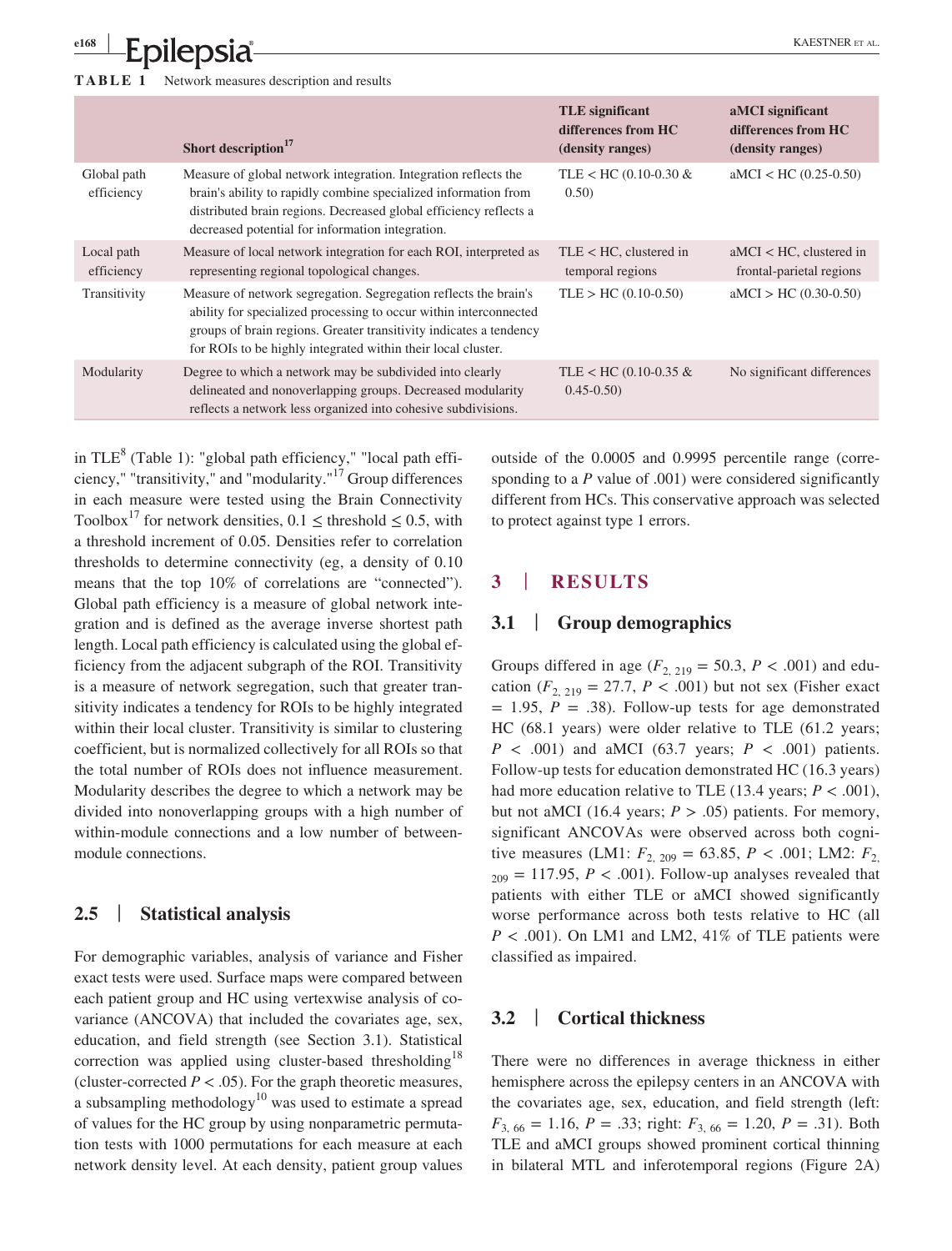A

# **Regional Cortical Thinning**



**FIGURE 2** Regional and network dysfunction across temporal lobe epilepsy (TLE) and amnestic mild cognitive impairment (aMCI) patients. A, Patterns of cortical thinning for both TLE and aMCI patients relative to healthy controls (HC). Blue denotes cortex significantly thinner than HC for each patient group. Both patient groups showed prominent cortical thinning in bilateral medial temporal lobe regions, highlighted by dashed lines. B, Global graph theory measures for TLE (teal), aMCI (purple), and HC (blue) across densities ranging from 0.10 to 0.50. Colored dots denote significant ( $P < .001$ ) differences in TLE (teal) and aMCI (purple) from the control distribution of values. C, Regions of interest (ROIs) with significantly decreased path efficiency for TLE and aMCI. Values are from the middle density of 0.25, *z*-scored relative to the HC distribution of values for each ROI. Dashed circles highlight temporal regions displaying marked decreases in local path efficiency for TLE but not aMCI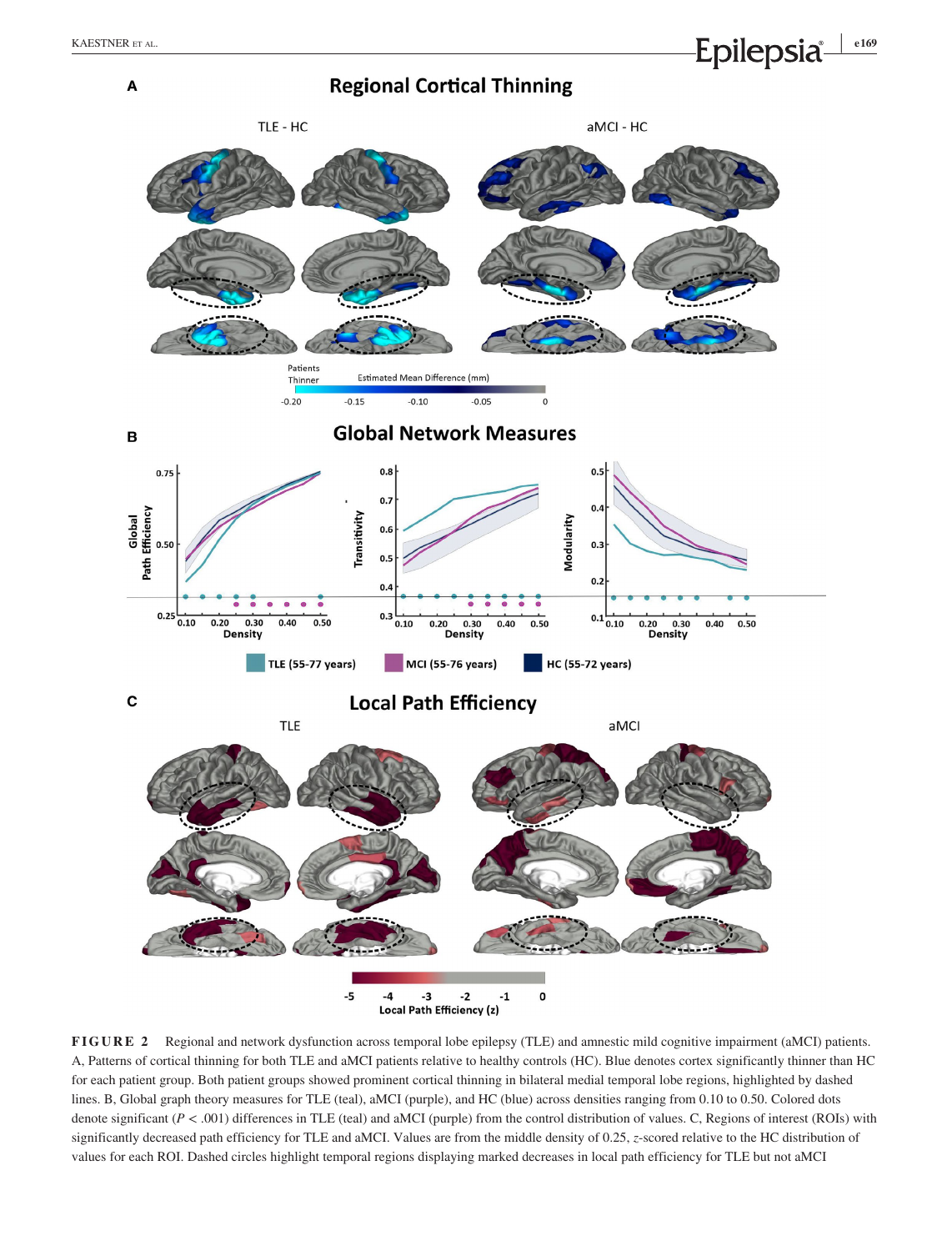**Epilepsia Epilepsia Banda Banda Banda Banda Banda Banda Banda Banda Banda Banda Banda Banda Banda Banda Banda Banda Banda Banda Banda Banda Banda Banda Banda Banda Banda Banda Banda Banda Banda Banda Banda Banda Banda** 

compared to HC. Laterally, aMCI showed localized atrophy in lateral temporal, left posterior parietal, and dorsolateral prefrontal regions, whereas TLE showed atrophy within anterior temporal and precentral cortex.

## **3.3** | **Structural covariance measures**

Globally, TLE subjects had decreased global path efficiency across a range of network densities (0.10-0.30 and 0.50;  $P < .001$ ), as well as increased transitivity (network densities  $= 0.10 - 0.50$ ;  $P < .001$ ) and decreased modularity (network densities =  $0.10$ -0.35 and 0.45-0.50;  $P < .001$ ) relative to HC (Figure 2B; Table 1). aMCI showed similar but more muted differences across a smaller range of densities for global path efficiency (0.25-0.50) and transitivity (0.30-0.50), but no differences from HC in modularity. When examining the local path efficiency of individual regions (Figure 2C), TLE patients showed reduced path efficiency clustered in anterior and ventral temporal regions, whereas aMCI patients displayed reduced path efficiency in bilateral frontal and parietal regions. Both groups displayed reduced efficiency in medial temporal-parietal/precuneus cortex.

## **4** | **DISCUSSION**

Older patients with TLE demonstrated similar but more pronounced global network alterations relative to aMCI despite both patient groups presenting a similar magnitude of MTL atrophy. Local path efficiency appeared to take a disease-specific regional pattern; in older adults with TLE, reduced path efficiency centered within bilateral anterior and ventral temporal regions, whereas in aMCI patients, reduced path efficiency clustered in frontal-parietal cortex. These results suggest that network disruption at the global and local level is present in both disorders, but global disruption may be a particularly salient feature in older adults with TLE.

TLE is understood to represent a network disorder with alterations in whole-brain network topology.<sup>8</sup> In older patients with TLE, we report disrupted integration (decreased global path efficiency) and segregation (increased transitivity and decreased modularity) of cortical networks. In our group of aMCI patients, we found a similar pattern of decreased integration and increased segregation. However, in aMCI, these abnormalities emerged most strongly only at higher network densities, whereas abnormality in TLE was pronounced across both low and high densities. The most apparent global difference was that in modularity. TLE patients had a decrease across densities, whereas aMCI patients showed much smaller differences from HC. Modularity describes the extent to which networks can be organized into smaller subgroups, a key measure of network efficacy and brain health, $19$  which is necessary for the high level of local specialization needed for the demands of different cognitive processes. Therefore, the network in our TLE group was less organized into cohesive subdivisions than in HC and aMCI.

At a regional level, patterns of local path efficiency abnormality differed between TLE and aMCI. In TLE, local path efficiency decreases were mainly localized to bilateral anterior and ventral temporal regions, whereas aMCI showed decreases predominately in bilateral frontal-parietal cortex. In middle-aged patients with TLE, abnormal network connectivity centered in bilateral temporal regions has previously been tied to worse postsurgical seizure outcome.<sup>9</sup> Increasingly impaired cognition in middle-aged TLEs has also been related to decreases in global path efficiency and modularity as well as increases in transitivity. Furthermore, selective deficits in local path efficiency in the superior temporal gyrus were tied to selective language impairment.<sup>10</sup> Although we describe a similar pattern of network changes in much older adults with TLE, the relative magnitude of these abnormalities across age and whether these network changes progress from middle to old age are unknown. In aMCI, patients present intermediate network values between HC and the more disrupted network values in AD in transitivity and modularity.<sup>13</sup> A relationship between worse network disruption in aMCI and worse patient trajectories has been documented in measures of integration and segregation.<sup>12</sup> Therefore, network measures may contain information of clinical importance that may not be reflected in regional measures. Whether the network alterations reported here portend an unfavorable course in older adults with TLE is unclear. Emerging methods interrogate correlates of structural network disruption at the individual patient level. These methods may prove useful in exploring the clinical utility of structural network disruption for understanding the progression of network disruption in aging with epilepsy. $20$  Future studies that analyze changes in white matter networks and neuropsychological measures longitudinally will also be useful for determining whether network aberrations can predict cognitive deterioration and disease trajectories for TLE.

With a rapidly aging population, increasing numbers of older patients are presenting with epilepsy. Progressive MTL cortical thinning has been reported in an older TLE cohort,<sup>3</sup> raising concerns that MTL atrophy could suggest a progressive disease course in some patients. Here, the older TLE cohort demonstrated topological network alterations that are as striking as those seen in aMCI, but with unique features. Comparisons across neurological disorders could be helpful for identifying common mechanisms underlying similar clinical presentations that may suggest similar disease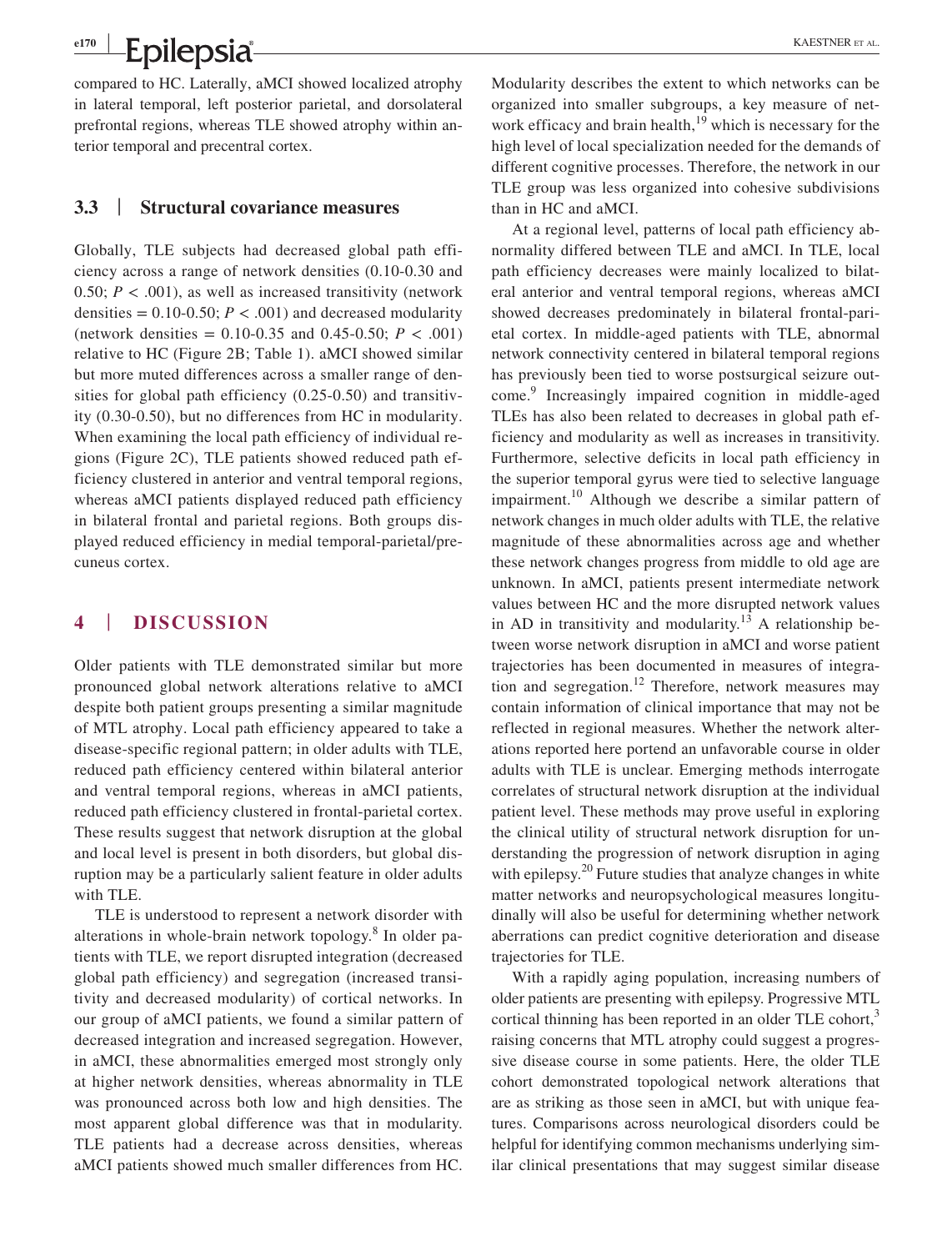trajectories and/or treatment strategies.<sup>5</sup> With the strong emphasis on early identification and treatment of preclinical neurodegenerative disorders, cross-disease approaches offer the chance to migrate therapies. However, successful translation will be aided by thorough characterizations of the overlaps and divides across diseases. Our study provides evidence that gray matter network disruption is common to both disorders, but with subtle differences. However, the pathological processes contributing to the structural network abnormalities in these patient groups is unknown. Furthermore, as our TLE cohort represented pharmacoresistant patients, it is unknown whether these structural network abnormalities would be present in a more benign cohort. A final limitation is that we combined scans across multiple sites, which may have increased variance in our estimates; this may have attenuated some effects. Given the phenotypic heterogeneity in epilepsy<sup>10</sup> and the range in our cohort's patient characteristics in measures such as age at onset, it is likely that there are multiple underlying disease courses to be disentangled in TLE. $5$ 

#### **ACKNOWLEDGMENTS**

We would like to acknowledge funding support from the National Institutes of Health (R01 NS065838 to C.R.M., T32 MH018399 to E.K., F31 NS111883-01 to A.R., and R01 NS088748 to D.L.D.). Data collection and sharing for this project was funded by the Alzheimer's Disease Neuroimaging Initiative (ADNI; National Institutes of Health Grant U01 AG024904) and DOD ADNI (Department of Defense award number W81XWH-12-2-0012). ADNI is funded by the National Institute on Aging and the National Institute of Biomedical Imaging and Bioengineering, and through generous contributions from the following: AbbVie, Alzheimer's Association, Alzheimer's Drug Discovery Foundation, Araclon Biotech, BioClinica, Biogen, Bristol-Myers Squibb Company, CereSpir, Cogstate, Eisai, Elan Pharmaceuticals, Eli Lilly and Company, EuroImmun, F. Hoffmann-La Roche and its affiliated company Genentech, Fujirebio, GE Healthcare, IXICO, Janssen Alzheimer Immunotherapy Research & Development, Johnson & Johnson Pharmaceutical Research & Development, Lumosity, Lundbeck, Merck & Co., Meso Scale Diagnostics, NeuroRx Research, Neurotrack Technologies, Novartis Pharmaceuticals Corporation, Pfizer, Piramal Imaging, Servier, Takeda Pharmaceutical Company, and Transition Therapeutics. The Canadian Institutes of Health Research provides funds to support ADNI clinical sites in Canada. Private sector contributions are facilitated by the Foundation for the National Institutes of Health ([fnih.](http://fnih.org) [org\)](http://fnih.org). The grantee organization is the Northern California Institute for Research and Education, and the study is

**Epilepsia**  $\frac{e^{171}}{2}$ 

coordinated by the Alzheimer's Therapeutic Research Institute at the University of Southern California. ADNI data are disseminated by the Laboratory for Neuro Imaging at the University of Southern California.

#### **CONFLICT OF INTEREST**

None of the authors has any conflict of interest to disclose.

#### **ETHICAL PUBLICATION STATEMENT**

We confirm that we have read the Journal's position on issues involved in ethical publication and affirm that this report is consistent with those guidelines.

### **ORCID**

*Erik Kaest[ner](https://orcid.org/0000-0003-0625-6990)* <https://orcid.org/0000-0003-3252-5365> *Anny Reyes* <https://orcid.org/0000-0003-0625-6990> *Zhong Irene Wang* [https://orcid.](https://orcid.org/0000-0002-3829-5217) [org/0000-0002-3829-5217](https://orcid.org/0000-0002-3829-5217) *Daniel L. Dr[ane](https://orcid.org/0000-0002-0552-6736)* <https://orcid.org/0000-0001-8747-672X>

*Vineet Punia* <https://orcid.org/0000-0002-0552-6736> *Bruce Hermann* **D** <https://orcid.org/0000-0003-0133-4427> *Robyn M. Busch* <https://orcid.org/0000-0002-5442-4912>

#### **REFERENCES**

- 1. Sander JW. The epidemiology of epilepsy revisited. Curr Opin Neurol. 2003;16(2):165–70.
- 2. Witt J-A, Werhahn KJ, Krämer G, Ruckes C, Trinka E, Helmstaedter C. Cognitive-behavioral screening in elderly patients with new-onset epilepsy before treatment. Acta Neurol Scand. 2014;130(3):172–7.
- 3. Galovic M, van Dooren VQH, Postma TS, Vos SB, Caciagli L, Borzì G, et al. Progressive cortical thinning in patients with focal epilepsy. JAMA Neurol. 2019;76(10):1230.
- 4. Breteler MMB, Van Duijn CM, Chandra V, Fratiglioni L, Graves AB, Heyman A, et al. Medical history and the risk of Alzheimer's disease: a collaborative re-analysis of case-control studies. Int J Epidemiol. 1991;20(Suppl 2):S36–42.
- 5. Sen A, Capelli V, Husain M. Cognition and dementia in older patients with epilepsy. Brain. 2018;141(6):1592–608.
- 6. Tai XY, Koepp M, Duncan JS, Fox N, Thompson P, Baxendale S, et al. Hyperphosphorylated tau in patients with refractory epilepsy correlates with cognitive decline: a study of temporal lobe resections. Brain. 2016;139(9):2441–55.
- 7. Höller Y, Trinka E. What do temporal lobe epilepsy and progressive mild cognitive impairment have in common? Front Syst Neurosci. 2014;8:58.
- 8. Bernhardt BC, Bonilha L, Gross DW. Network analysis for a network disorder: the emerging role of graph theory in the study of epilepsy. Epilepsy Behav. 2015;50:162–70.
- 9. Bonilha L, Jensen JH, Baker N, Breedlove J, Nesland T, Lin JJ, et al. The brain connectome as a personalized biomarker of seizure outcomes after temporal lobectomy. Neurology. 2015;84(18):1846–53.
- 10. Reyes A, Kaestner E, Bahrami N, Balachandra A, Hegde M, Paul BM, et al. Cognitive phenotypes in temporal lobe epilepsy are associated with distinct patterns of white matter network abnormalities. Neurology. 2019;92(17):e1957–68.